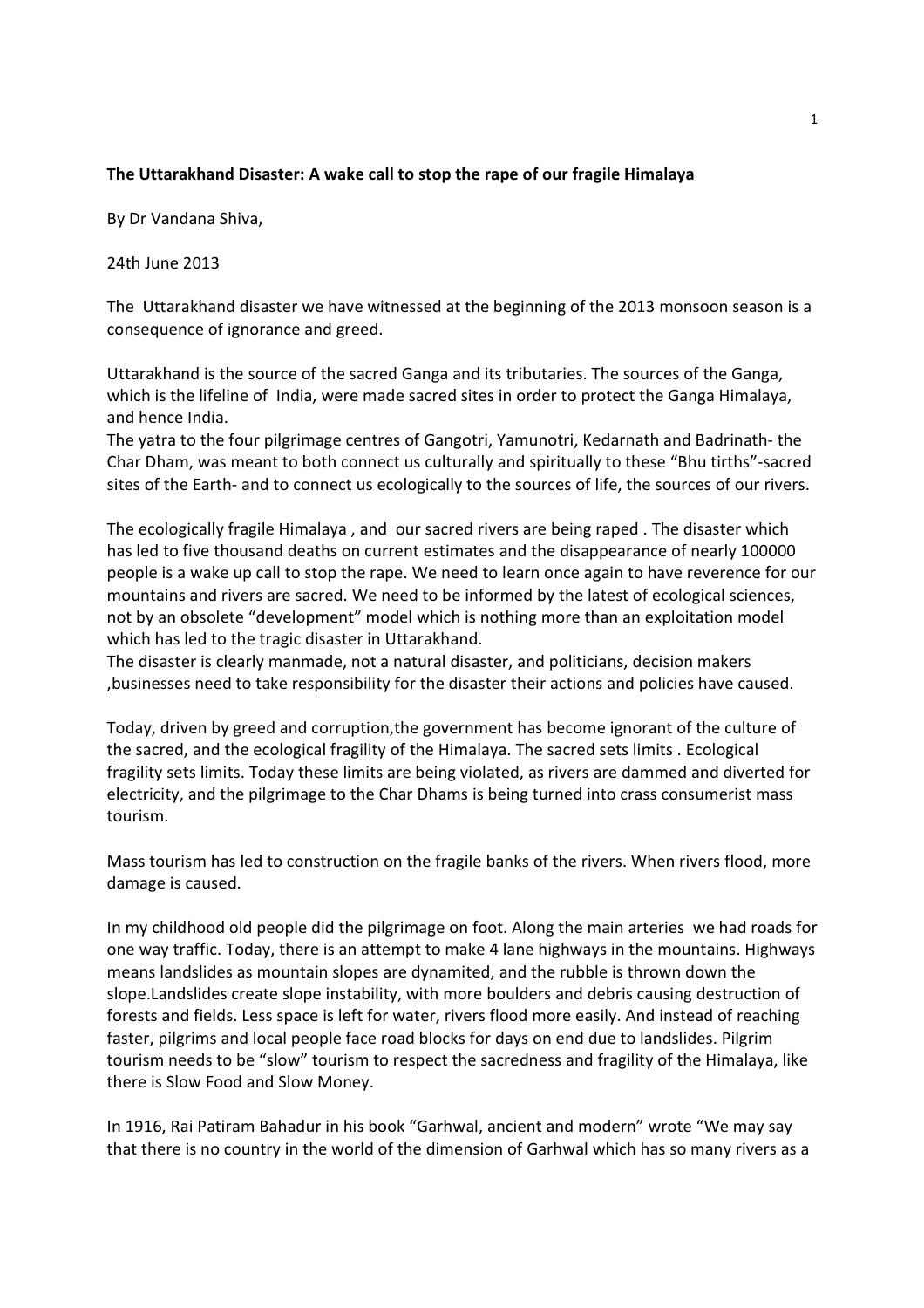traveller will find in this land. The district has 60 rivers of different size, besides these; there are rivulets, rills, springs and fountains in hundreds, showing that nature has been especially bountiful to this land in the matter of its water supply." (quoted in Semwal, p21)

500 dams are planned in our region on the Ganga system. Swami Gyanswarup Sanand, ) (Formerly- Dr. G.D. Agrawal)(Ganga Sewa Abhiyanam)has been repeatedly going on fast to save the Ganga. His efforts forced the central government to declare the area from Uttarkashi to Gaumukh an ecologically fragile zone. The present Chief Minister has been blocking it in the name of "development". I hope that the disaster of 2013 will make him realize the value of protection of the Ganga Himalaya as an ecologically fragile zones.

And it is not just the stretch between Uttarkashi and Gaumukh. We need to protect the entire catchment of the Ganga system as a cultural heritage and ecologically fragile and sensitive ecosystem.

Blasting with dynamite recklessly for the construction of dams and tunnels has triggered thousands of landslides. When the first rain comes, these landslides fill the river bed with rubble. There is no space for the water to flow. We are literally stealing the ecological space from our rivers. And when they have no space to flow, they will overflow ,cut banks and cause flooding.

Usually floods come at the end of a heavy monsoon. This year they came with the first rain. The monsoon came early, and the rainfall was much more than normal. This is climate instability. Meantime ,the ecological damage caused by maldevelopment has reduced the capacity of the mountain ecosystem to deal with heavy rain. Climate havoc adds to the vulnerability. Kedarnath , the  $8<sup>th</sup>$  century Shiva shrine is located at the source of the Mandakini river. The damage at Kedarnath was caused by the breaking of the glacier Kedar Dome that led to the bursting of Charbari ,a glacial lake. These are climate disasters . Yet just before the Copenhagen Climate Conference , the Government issued a report saying their was no impact on our Glaciers. The Kedarnath tragedy shows haw heavy the cost of this denial is. We need to recognize that our glaciers are threatened, and melting glaciers will lead to disasters. Disaster preparedness is the duty of government.

But disaster preparedness needs honest and robust ecological science, and honest and robust participatory democracy.

40 years ago I joined the Chipko movement as a volunteer.

The women led Chipko movement started after the 1972 Alaknanda disaster , caused by logging in the Alaknanda valley.

Women connected the deforestation to landslides and flooding. As they pointed out, the primary products of the forest were not timber and revenue, but soil and water. Forests left standing to protect the fragile Himalayan slopes, provide more to the economy than when they are extracted as dead timber.

It took the 1978 Uttarkashi disaster for the Government to recognize that the women were right. When the government had to spend on flood relief was much more than the revenues they were getting through timber extraction.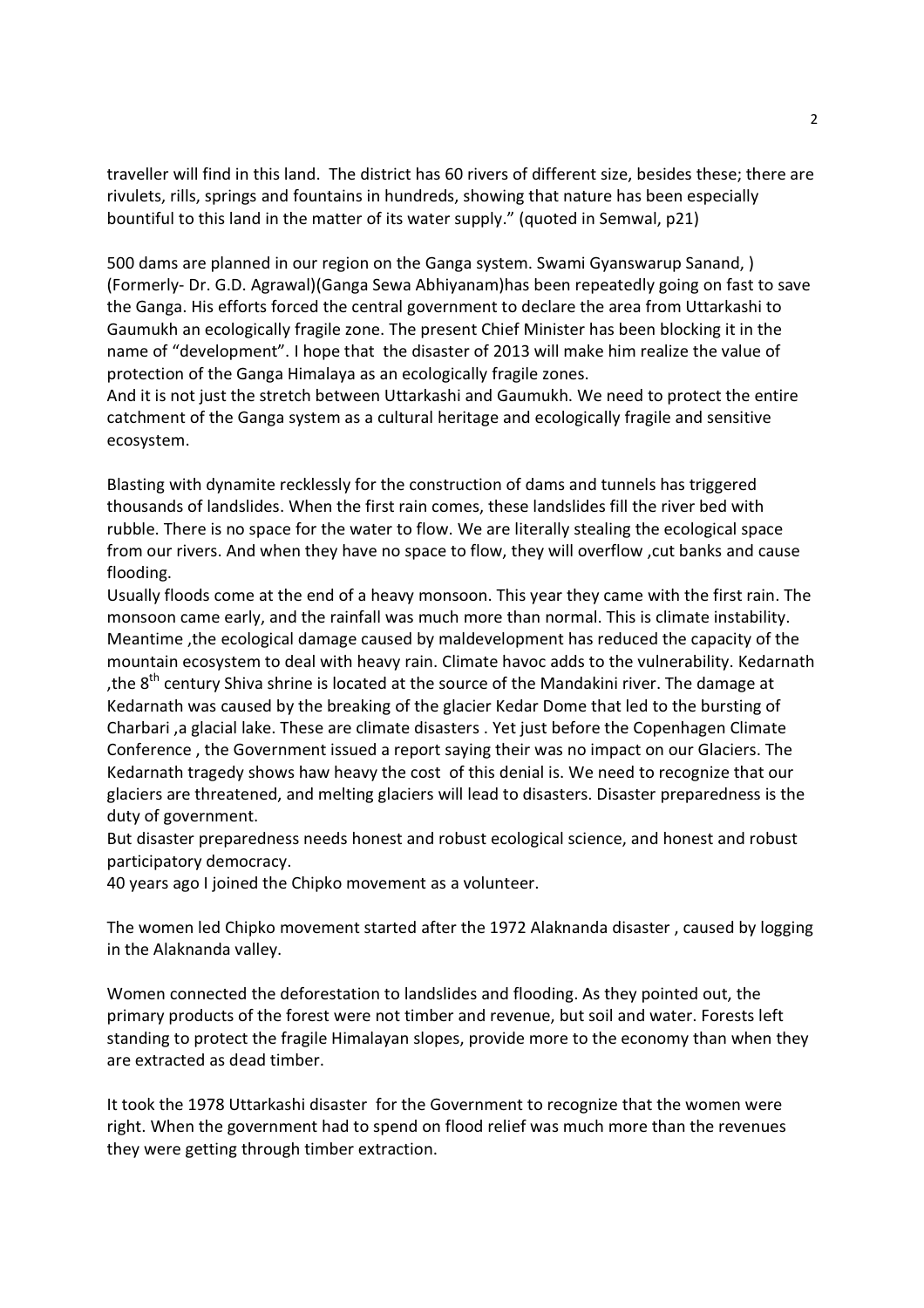In 1981, in response to the Chipko movement, logging was banned above 1000 km in the Garhwal Himalaya. Today Government policy recognises that forestry in the fragile Himalaya has to be Conservation forestry which maximizes the ecological services of the forest in protecting , not extractive forestry.

In 1983, the Supreme court stopped limestone mining in Doon Valley, recognizing that the limestone left in the moountains, contributed more to the economy than the limestoned extracted through mining.

The 2013 disaster should wake us up to the social ,ecological and economic costs of destructive policies that have devastated our fragile and beautiful mountain ecosystems. The Himalaya are the youngest mountain system in the world.They cannot bear the violence of deforestation and dam building. They need gentleness and respect.

Chipko shook our policy makers out of their slumber that allowed them to think of forests as timber mines , and woke them to the ecological functions of the forests in the catchments of our rivers. The current disaster should shake them out of the slumber that allows them to see rivers as 20,000 Mega watt of hydro power, and realize that when respected our rivers are rivers of life, and when violated,they can become rivers of death.

Appendix: Dams on the Ganga System

Among 37 hydroelectric projects on the Alaknanda power project on river Alaknanda in Srinagar being constructed by GVK, a South Indian Corporation other dams proposed on the Alaknanda – Mandakini rivers are

:

| 1. Alaknanda (Badrinath)<br>300 MW  |
|-------------------------------------|
| (72 MW)                             |
| (132 MW)<br>3. Bowla Nandprayag     |
| (24 MW)                             |
| $(60$ MW $)$                        |
| (255 MW)                            |
| (18.6 MW)                           |
| (60 MW)                             |
| (60 MW)                             |
| (160 MW)                            |
| $(4.4$ MW $)$<br>11. Lakshman ganga |
| (310 MW)                            |
| (55 MW)                             |
| (141 MW)<br>14. Nand Prayag Langasn |
| (27 MW)                             |
| (108 MW)                            |
| (24 MW)                             |
|                                     |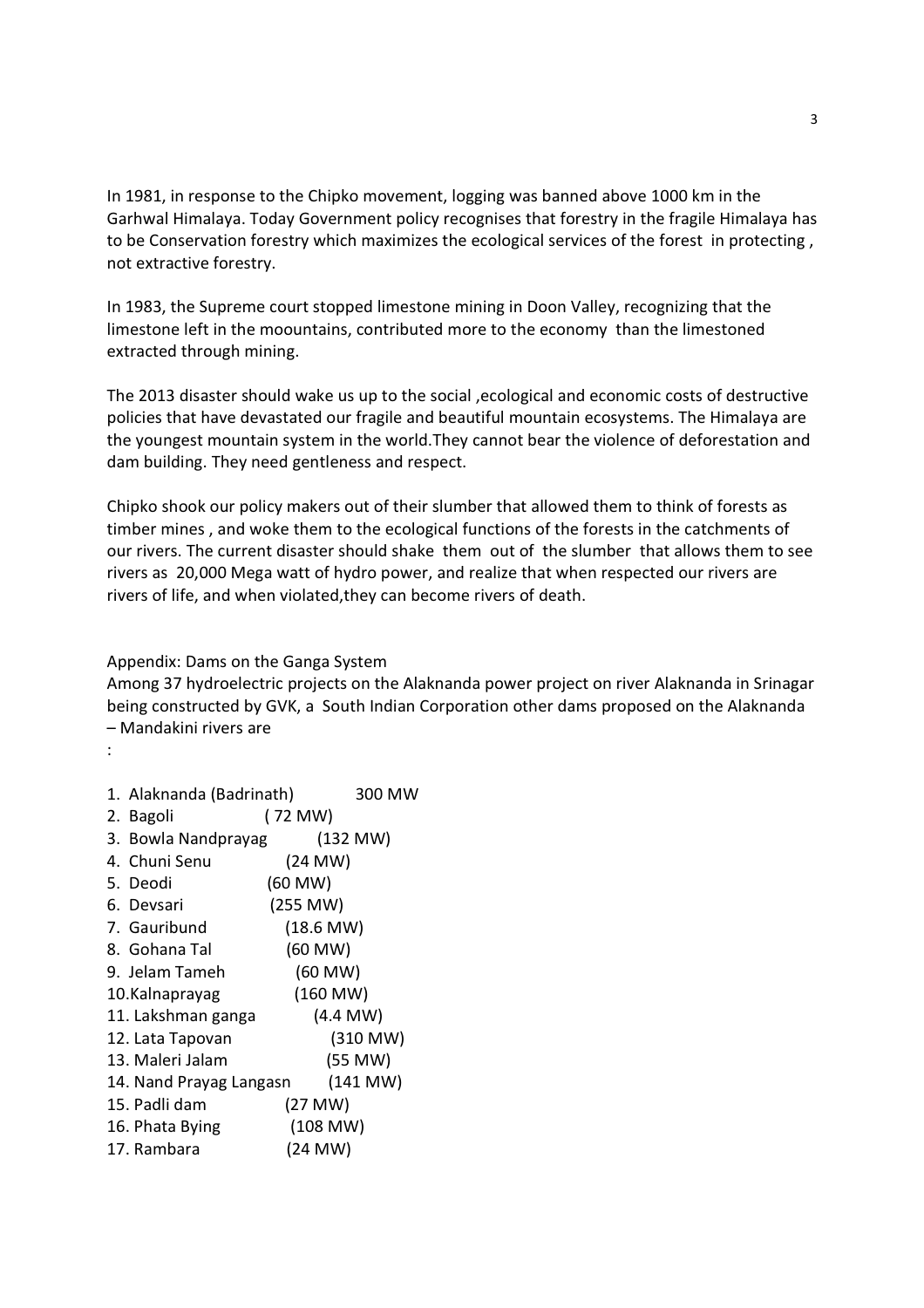| 18. Rishi ganga I       | (70 MW)       |
|-------------------------|---------------|
| 19. Rishi ganga II      | (35 MW)       |
| 20. Simgoli Bhatwari    | (99 MW)       |
| 21. Tamak Lata          | $(280$ MW $)$ |
| 22. Urgam $-$ II        | $(3.8$ MW $)$ |
| 23. Utyasu Dam          | (860 MW)      |
| 24. Vishnugad Pipalkata | $(444$ MW)    |

(Ref Hydro electric projects on Alaknanda River Basin by South Asia Network on Dams, Rivers and People www.sandrp.in).

The 99 MW power project at Singoli – Bhatwari near Augustmuni, being constructed by Larson & Toubro, which will affect 60 villages is one of the 12 Hydro electric projects all coming up on the Mandakini. My colleague and local coordinator of Navdanya Chandrashekhar Bhatt has been part of the movement resisting the 13 project. In 2008, our teacher and friend, Dr. G D Aggarwal, a former Professor of I.I.T Kanpur where I attended summer schools as a Physics student, undertook a fast into death at the age of 76 to stop the string of dams built on the Bkaguella including the 600 MW Loharinag pala being built by Natural Thermal Power Corporation. The Ganga would be put into a 17 Km tunnel to generate electricity. Other dams on the Bhagirathi include the 480 MW Pala Maneri, 381 MW Bharan Ghati, (Ref http://www.asiantribune.com).

Projects under construction on the Bhagirathi include :-

- 1. Loharinag Pele (600 MW)
- 2. Kateshwar (400 MW)
- 3. Kotli Bhel 1A (195 MW)
- 4. Kotli Bhel 1B (320 MW)
- 5. Kotli Bhel 11 (530 MW)
- 6. Maneu Bheli 11 (304 MW)
- 7. Pala Maneri 1 (480 MW)

Projects planned on Bhagirathi and Bhulangana

- 1. Bhairon ghati 1 (380 MW)
- 2. Bhairon ghati 11 (65 MW)
- 3. Bhilangana 1 (22.5 MW)
- 4. Bhilangana 11 (11 MW)
- 5. Gangotri (55 MW)
- 6. Harsil (210 MW)
- 7. Jadhganga (50 MW)
- 8. Karmoli (140 MW)
- 9. Tehri PSS (1000 MW)

Projects that are under operation are : Maneri Bhali 1 (90 MW)